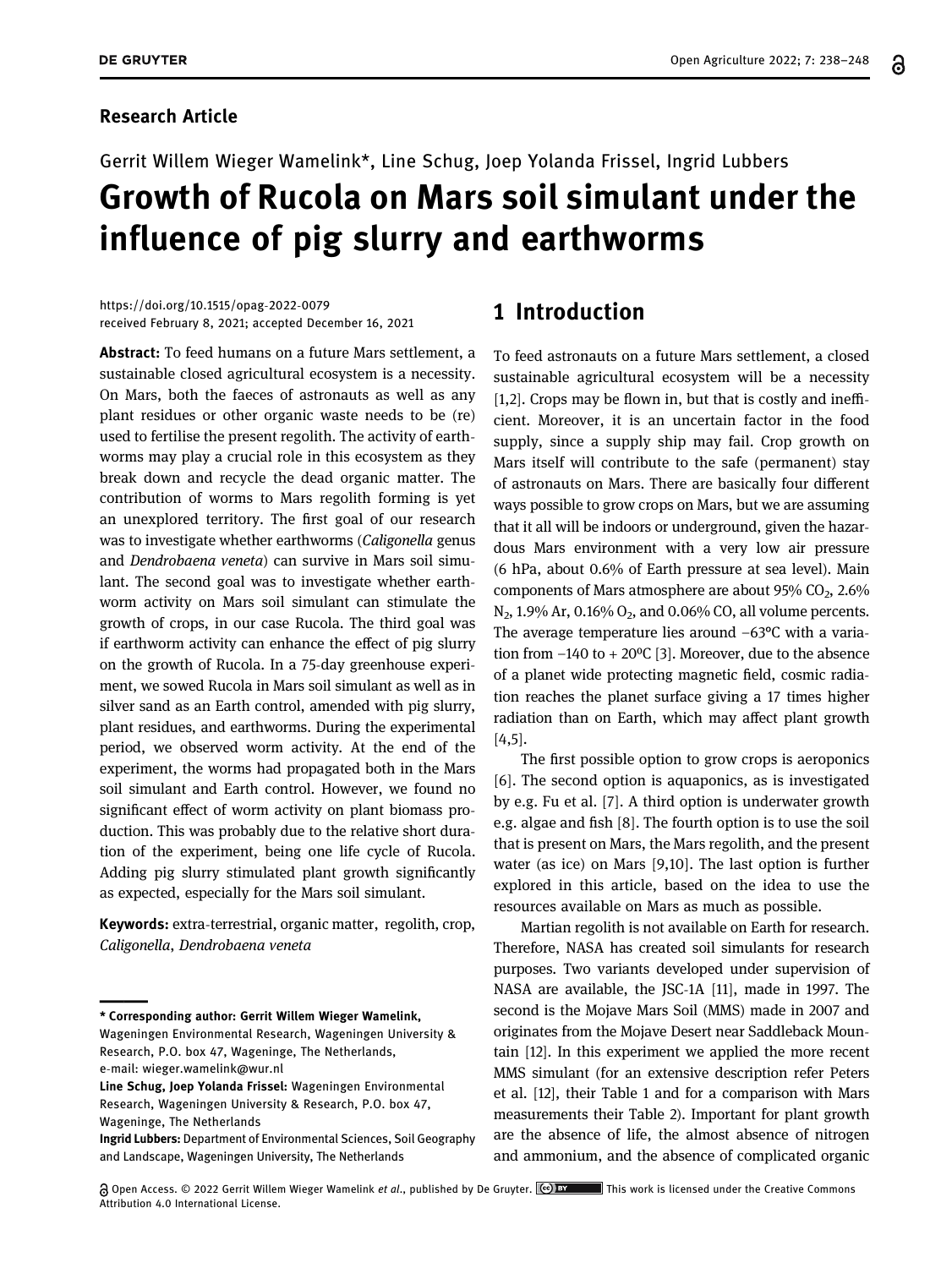<span id="page-1-0"></span>Table 1: Overview of the experimental set-up

| Worm      | <b>Manure</b> | Soil type | Code       |
|-----------|---------------|-----------|------------|
|           | $^{+}$        | Earth     | <b>NME</b> |
|           | $+$           | Mars      | <b>NMM</b> |
|           |               | Earth     | <b>NNE</b> |
|           |               | Mars      | <b>NNM</b> |
| $+$       | $+$           | Earth     | <b>WME</b> |
| $+$       | $+$           | Mars      | <b>WMM</b> |
| $\ddot{}$ |               | Earth     | <b>WNE</b> |
| $+$       |               | Mars      | <b>WNM</b> |

For soil type Earth indicates application of Earth soil and Mars indicates application of Mars soil simulant MMS. The code for the treatments is used in all other tables and figures.

molecules. One of the physical features of the MMS is that the minerals that make up the soil are quite sharp, as they would be on Mars. This may have consequences for all life in the soil. Edges of the minerals may be so sharp that it could damage living cells, including roots of plants or the gut of worms, leading to leaking of cell content and in the end possible death of plants and animals.

In a closed agricultural system non-eaten parts of cultivated crops must be returned into the agricultural system. A key step in the breakdown of these organic "waste products" will be the breakdown of organic matter by earthworms [[13,](#page-6-0)[14](#page-6-1)].

Another option to manure the soil is to bind  $N<sub>2</sub>$  from the air by nitrogen fixing bacteria that live in symbiosis with plants [[15](#page-6-2)] or by cyanobacteria [[16](#page-6-3)], thus enriching the soil with ammonia. Human faeces can also be a source of nutrients and should therefore also be returned into the agricultural system as manure for the plants. Instead of the application of human faeces, for experiments it is also an option to use pig slurry, which is easier and safer to handle, especially given the pathogen content in human faeces [[17](#page-6-4)]. We added the pig slurry to review the effect on plant growth compared to the expected manuring effect of the worm activity.

Earthworms eat the organic matter, mixing it in the process with soil in their gut, while extracting nourishing elements and then excreting a mixture of broken-down organic matter and soil. Bacteria can then further breakdown the organic matter and thus release nutrients for the next generation of plant growth [[13](#page-6-0)]. The earthworms are also an important factor in the forming of soil by bringing organic matter into the soil [[14](#page-6-1)]. They also dig burrows, which promotes draining of the soil and they make water supply easier. In earlier experiments with Mars soil simulant, water supply proved to be problematic due to the hydrophobic character of the simulant [[9](#page-5-8)]. Adding organic matter to the soil proved to solve this problem [[10](#page-5-9)[,18](#page-6-5)]. The burrows of the earthworms also help aerating the soil so that the roots of the plants can take up the oxygen they need for their maintenance respiration [[19](#page-6-6)].

The first goal of this experiment was to investigate whether the earthworms can survive in Mars soil simulant and whether they show normal activity as digging burrows and decomposing organic matter. The second goal was to investigate if the worm activity stimulates plant growth also in combination with the addition of pig slurry. To this end, a greenhouse experiment was set up with MMS and Earth soil control and the addition of pig slurry and earthworms. The effects of the addition were monitored using Rucola (Eruca sativa) as a bio-indicator.

### 2 Material and methods

#### 2.1 Experimental design and greenhouse settings

The experiment lasted from 1-9-2017 to 15-11-2017 and was carried out in a greenhouse with a minimum temperature of 20°C and 65% humidity. Daytime lasted 16 h. Lamps yielding 80 μmol (HS2000 from Hortilux Schréder) were used if the sunlight intensity was below 150 W/m².

<span id="page-1-1"></span>

|  | Table 2: Properties of the pig slurry |  |  |  |
|--|---------------------------------------|--|--|--|
|--|---------------------------------------|--|--|--|

| <b>Parameter</b>         | Analysis method                                                             | $(kg$ fresh weight <sup>-1</sup> ) |
|--------------------------|-----------------------------------------------------------------------------|------------------------------------|
| DW $(\% )$               | Oven dried and weighed                                                      | 2.9                                |
| Specific weight (kg/L)   | Weighing 100 mL at 20°C                                                     | 1.008                              |
| рH                       | Electrode at 20°C                                                           | 8.06                               |
| $N_{\text{tot}}$ (mg/kg) | $H2SO4/Se/H2O2$ destruction and measured with a segmented flow analyser     | 3861.7                             |
| $NH_4$ -N (mg/kg)        | Extraction with 1 M KCl and measured with a segmented flow analyser         | 1,284                              |
| $P_{\text{tot}}$ (mg/kg) | $H_2SO_4/Se/H_2O_2$ destruction and measured with a segmented flow analyser | 840                                |
| Ortho $P$ (mg/kg)        | Centrifuged, filtrated, and measured with a segmented flow analyser         | 146                                |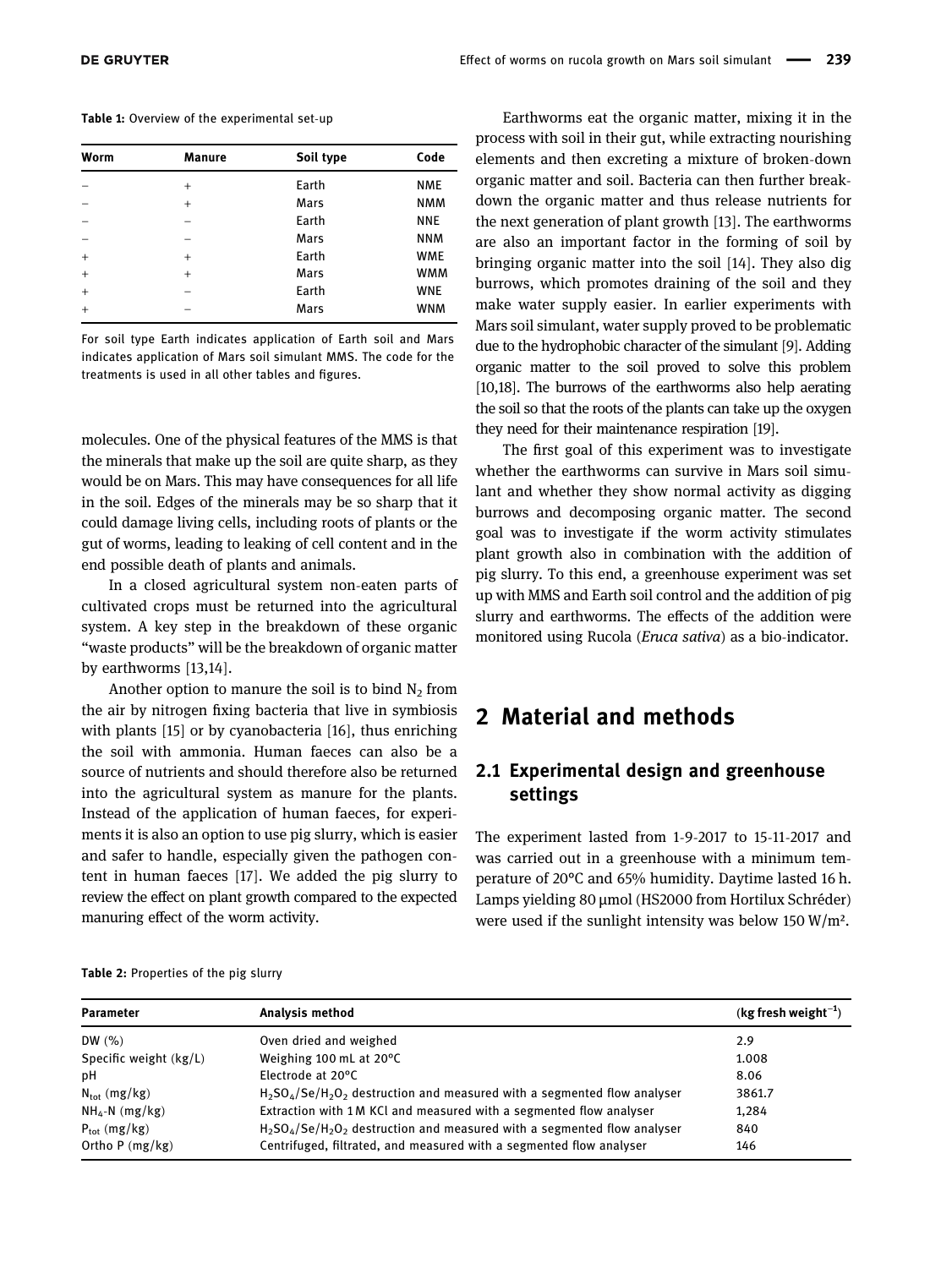The experiment had a full factorial design of three factors of two levels each  $(2 \times 2 \times 2)$ , with  $n = 4$ ; earthworm, pig slurry, and "soil," giving in total 2 (worm, no worm)  $\times$  2 (manure, no manure)  $\times$  2 (Mars soil simulant, Earth control)  $\times$  4 (replicas) 32 pots (also [Table 1](#page-1-0)). The treatments were randomly placed in a water bath ([Figure 1](#page-2-0)). Temperatures in the greenhouse are optimal for plants, but too high for the worms. To obtain more optimal conditions for the worms, the pots were placed in a streaming water bath. The water was cool groundwater pumped up at the site with a temperature of approximately 10°C.

#### 2.2 Pots

The experiment was carried out in circular pots with a radius of 5.0 and 15.0 cm height (1.2 l, by NIPAK, The Netherlands). Velcro (5 cm) was glued to the inside top of the pots to prevent worms from escaping the pots (as suggested and tested by Lubbers and van Groenigen, [[20](#page-6-7)]).

#### 2.3 Soil and water

In contrary to our earlier experiments, the Mojave Mars Simulant (MMS) was used instead of the JSC-1A [[9](#page-5-8)[,10](#page-5-9)]. The MMS soil, delivered by the Martian garden (www.themartiangarden.com), was used as the next generation Mars soil simulants. Despite its more recent origin, this simulant does not contain perchlorate, which was recently found in Martian soil and believed to be widespread on Mars [[21](#page-6-8)–[23](#page-6-9)]. As Earth control, we used silver sand, sand that is nutrient poor and also lacking organic material. We used 800 g MMS and 700 g silver sand per pot.

For both soils, the water holding capacity (WHC) was determined. For MMS the WHC was 21% and for silver sand 23% (soil weight). Water was added to both the soils till the saturation point. During the experiment, on 12-10- 2017, water content was raised to 26% for MMS and 30% for Earth control soil to keep the pots moist to compensate for increased evaporation due to plant growth. Water was supplied twice a week bringing the pots back to their original weight.

#### 2.4 Organic matter and manure

The soils were mixed with the harvested above ground organic matter from a previous growth experiment on Mars soil simulant and Earth control [[10](#page-5-9)]. 20 g per pot was added as rough material and mixed through the

<span id="page-2-0"></span>

Figure 1: Set up of the experiment. Pots and treatments were placed randomly in the water bath. The photo shows the pots placed in a coldwater bath for optimal temperature conditions of the soil for the worms. A schematic diagram of the pot set up can be found in Appendix Figure 1.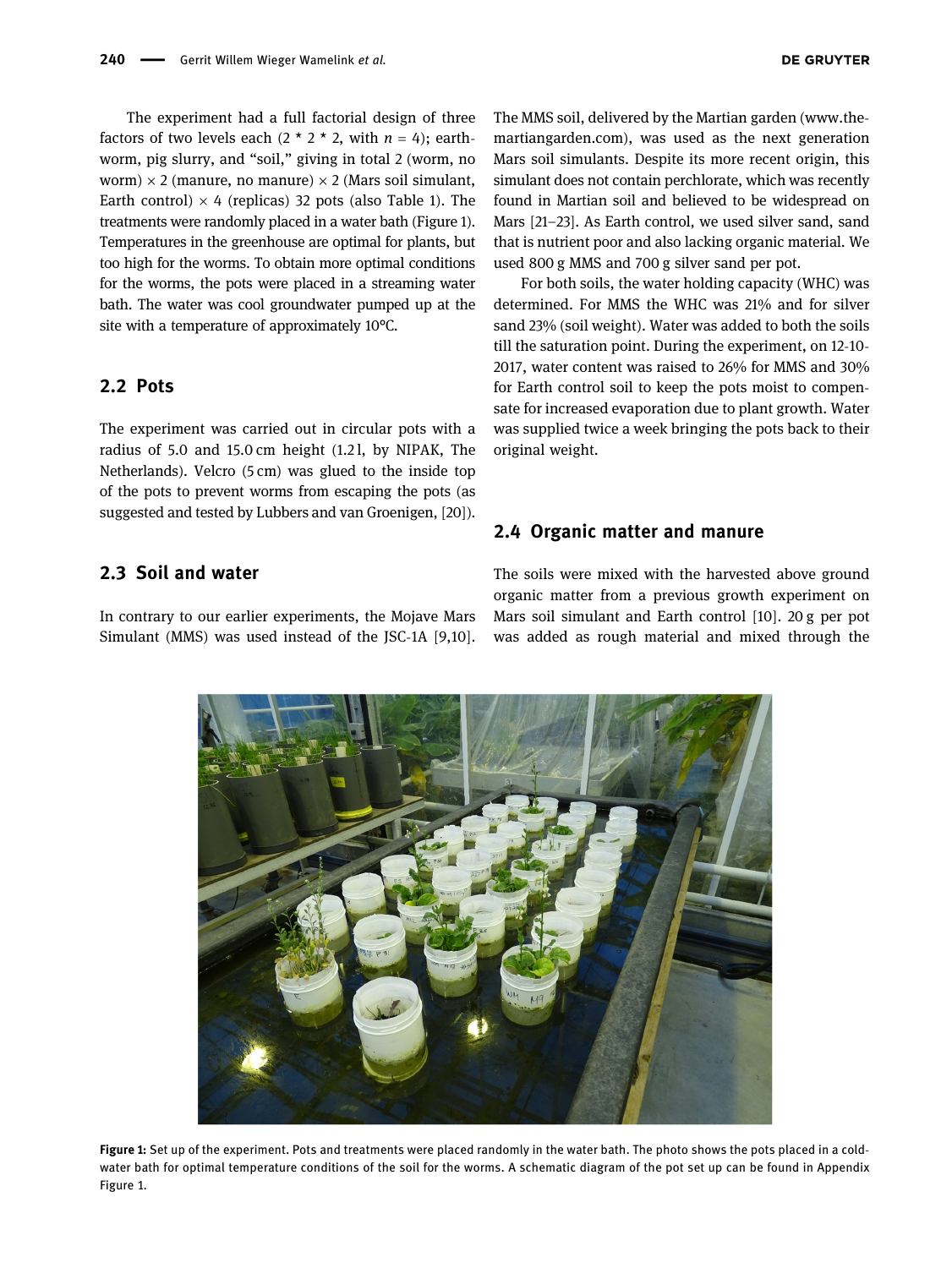upper 10 cm of the soil. 10 g ball milled organic matter was added per pot on top of the soil as a litter layer. Both the organic matter fractions were added after water was added to the soils. This gives roughly 3.8% organic matter in MMS and 4.3% organic matter in silver sand (dry weight, DW). The organic matter mainly contained above ground non-eaten parts of rye, cress, green bean, pea, and carrot. The organic matter contained on average 18.8 g/kg DW  $(\pm 7.0)$  potassium, 12.4 g/kg DW  $(\pm 3.6)$  nitrogen, and 2.16 g/kg DW  $(\pm 1.00)$  phosphorous. The variation between the samples taken from the organic matter was quite large, hence the large standard errors. The N content is rather low, but not outside the range what is found for N-content in organic matter.

12.5 mL of Pig slurry was added as manure ([Table 2](#page-1-1) shows its content), after water and organic matter were added. It was added on top of the soil. The slurry did sink in the silver sand immediately after adding to the soil, in the MMS soil it took minutes to sink in. This shows the hydrophobic character of the MMS, which was also found for the JSC-1A we used in an earlier experiment [[9](#page-5-8)].

#### 2.5 Worms

Two species of worms were added to the soils. The first were from the Caligonella genus, the most common endogenic species found in The Netherlands. They were caught in the grass field next to the institute. The second worm species was Dendrobaena veneta, a compost worm. These worms were supplied by "De Polderworm" in Rutten, The Netherlands. Adult worms were put on tissue paper and water for two days to empty their guts, to prevent interference of gut material with the experiment. Each worm treatment in the experiment received two Caligonella and two Dendrobaena worms. The worms were added after germination and establishment of the seedlings of the Rucola on 22-9-2017, 3 weeks after the start of the experiment.

#### 2.6 Plant growth

To investigate the effect of the treatments on plant aboveground biomass growth, we used a round leaved Rucola cultivar (argula or rocket, Eruca sativa Mill. cv Sparkle RZ, delivered by Rijk Zwaan) as bio-indication. A teaspoon full of seeds (50  $\pm$  5) were sown randomly in each pot. After germination, the young plants were not thinned. At the end of the experiment, aboveground biomass was

harvested and fresh and dry weights were measured. The biomass was dried in an oven for 2 days at 70°C.

#### 2.7 Statistics

A full factorial 3-way-ANOVA was carried out for both fresh weight (FW) and dry weight (DW) of the Rucola for all treatments and interactions in SPSS (IBM, [[24](#page-6-10)]). Statistically significant differences between DWs was tested with a student *t*-test ( $p = 0.05$ ).

### 3 Results

#### 3.1 Earthworms

As long as the experiment lasted, worms did escape the pots despite the Velcro that should prevent this [[20](#page-6-7)]. They were removed from the water bath but not put back in the pots, since they had not been labelled per pot. During the experiment all pots were infested with fungi, some formed even mushrooms. The mushrooms were removed, the fungi were not treated.

At the end of the experiment worms were retrieved from the soil. Most of the worms had by then escaped from the pots (Appendix Table 2). However, two young worms were found in two different pots in the Mars soil simulant and one in the Earth control. Recovered worms from the pots were all alive and lively. The effect of the worms on the aboveground biomass growth (DW) of Rucola was not significant ([Figure 2;](#page-4-0) for the statistics see Appendix Table 3). Comparing the treatments NNE and WNE, NME and WME, NNM and WNM, and NMM and WMM in [Figure 2](#page-4-0) clearly shows that there are no differences between the paired treatments with and without worms on the DW.

#### 3.2 Biomass growth

All pots produced growing plants. However, the difference between the treatments were huge ([Figure 2](#page-4-0); Appendix Tables 3 and 4). The pig slurry treatment yielded the highest biomass (DW) of Rucola and differed statistically significant from the non-treated pots. The MMS soil simulant gave a significant higher biomass production than the Earth control ( $p = 0.010$ ). This was mainly due to the relative low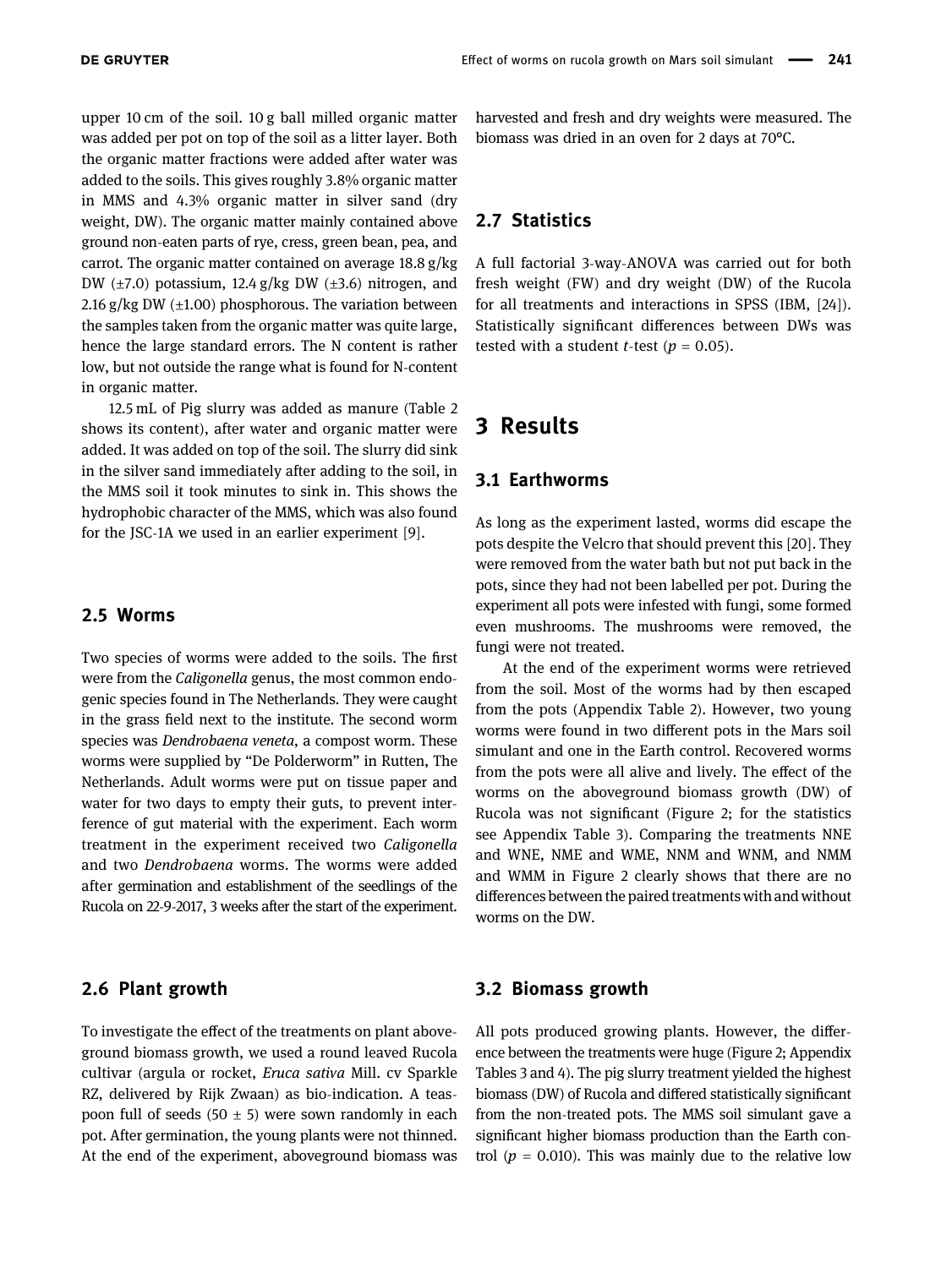biomass production of the pig slurry addition to the Earth control. The two-way interaction between planet and manure and the three-way interaction between planet, manure and earthworm were (just) significant. No significant interactions were found for the harvested DW of the aboveground biomass.

### 4 Discussion

The worms did survive in the MMS soil simulant, indicating that uptake of sharp soil particles, present in the MMS, is not a major problem for their survival. The fact that they were healthy is also supported by the young worms that were born during the experiment. Many worms escaped from the pots, but there was no difference between the Earth control and the MMS soil simulant. Another indicator of good health of the worms were the burrows dug and the poop heaps found on the surface of some of the pots. Soil forming processes were observed in the pots with the worms. The effect of the worms on the biomass growth, however, was absent despite our expectation that the worms would positively influence biomass production. The absence of a positive stimulus may also be due to the time the experiment lasted and the time it takes for worms to process the organic matter and, subsequently, for bacteria to mineralise the worm excrement and release the nutrients for the plants [[13](#page-6-0),[14,](#page-6-1)[25](#page-6-11)].

<span id="page-4-0"></span>The growth of Rucola was clearly stimulated by the addition of pig slurry. The fact that adding manure stimulates the growth is not very surprising and the effect is well known [[25](#page-6-11)[,26](#page-6-12)]. Pig Slurry was chosen because it

mimics the addition of human faeces well [[27](#page-6-13)]. In a closed agricultural system, the human faeces will have to be brought back in the system, otherwise there will be a loss of nutrients from the system, especially nitrate, which is not easily replaced. The human faeces will have to be sterilised before application, to prevent unwanted bacteria from the human gut to enter the agricultural system. Worms can also play a role in bringing the faeces back into the soil when it will be applied to the soil. However, in this experiment, the interaction between worm and manure was not significant ( $p = 0.685$ ).

The biomass production (DW) of Rucola was higher on the Mars soil simulant compared to the Earth control  $(p = 0.010)$ . These results are in line with the earlier research of Wamelink et al. [[9](#page-5-8)]. In their experiment, the Earth control was nutrient poor soil as well. In later research, Wamelink et al. [[10](#page-5-9)] used organic soil as a control. Our expectation is that when this would have been applied in this experiment as well, the Earth control would have outperformed the MMS. However, the idea was to build a soil from Earth sand as well as from the MMS and then the approach followed here is more appropriate. Effects can be better compared and studied and the Caligonella genus fits these circumstances better.

The fresh weight analyses were in line with the DW; however, here also two interactions were found to be just significant, for the two-way interaction between planet and manure ( $p = 0.033$ ) and the three-way interaction between planet, manure and earthworm ( $p = 0.042$ ; Appendix Table 4). The significant effect of the threeway interaction is most likely a result of the two-way interaction between planet and manure. We cannot explain this effect.



Figure 2: Box plot of the harvested biomass (dry weight) per treatment. Treatment code indicates for first letter for worm (W) or no worm (N) added; for the second letter for manure (M) or no manure (N) added; for the third letter for Earth control (E) and Mars soil simulant (M). Different letters indicate significant differences at  $p = 0.05$ .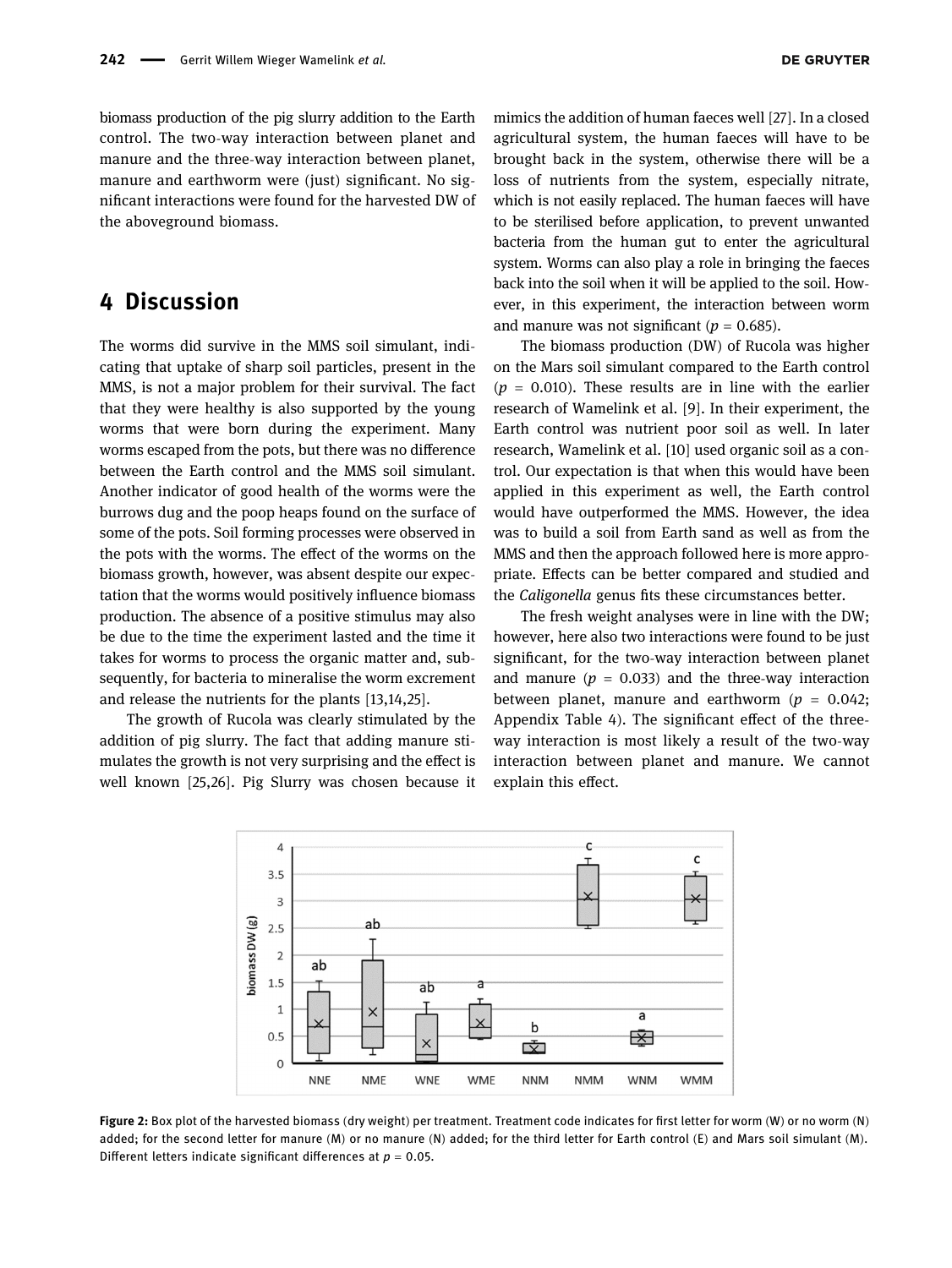We used Dendrobaena veneta and worms from the Caligonella genus. D. veneta is a mulching species and is used to high temperatures (The supplier Polderworm breeds them at around 20°C). Worms of the Caligonella genus, however, like it colder. To accommodate the Caligonella genus worms, we put the pots in a cold-water bath. However, this is suboptimal for *D. veneta* and plant growth. For this first trial experiment this is acceptable, but it is less optimal, and the water bath complicates the experimental set up. Therefore, in the next experiments, we recommend using worms that thrive at 20°C and can mix organic matter with soil.

One of the most disputed issues is the presence of perchlorate in the Mars soil, at least in the upper layers [[21](#page-6-8)–[23,](#page-6-9)[28](#page-6-14)]. There was no perchlorate present in the JSC-1A or the MMS soil simulant used here, nor was it added to its successors [[11,](#page-5-10)[12](#page-5-11)[,29](#page-6-15)]. Perchlorate is poisonous for plants and humans and most likely for earthworms as well. To test the effect, it could be added to the soil simulant, as was done by Oze et al. [[30](#page-6-16)]. They found a significant negative effect of perchlorate on both the germination and growth, if any, on a Mars soil simulant. This result was confirmed by Eichler et al. [[31](#page-6-17)]. However, it remains disputable if the perchlorate is present everywhere on Mars including deeper soil layers and in caves.

### 5 Conclusion

The added worms were clearly active during the experiment and showed to be able to propagate. However, the worms did not significantly affect the plant biomass production, probably due to the short experimental period; a longer experiment is needed to assess whether or not there is a long-term effect.

The addition of pig slurry stimulated plant growth significantly as expected, especially in the Mars soil simulant. The biomass production on Mars soil simulant was higher than on the nutrient poor Earth soil.

Acknowledgments: The pig slurry was kindly provided by Willeke van Tintelen.

Funding information: The authors state no funding involved.

Author contributions: G.W.W.W. designed the experiment, helped out with the experiment, and wrote the article, L.S. did the day-to-day care and the harvest, J.Y.F. supervised and did the day-to-day care and the harvest, and I.L. designed the experiment, and carried out the statistics.

Conflict of interest: The authors state no conflict of interest.

Data availability statement: All data generated or analysed during this study are included in this published article.

### References

- <span id="page-5-0"></span>[1] Horneck G, Facius R, Reichert M, Rettberg P, Seboldt W, Manzey D, et al. HUMEX, a study on the survivability and adaptation of humans to long-duration exploratory missions, part II: Missions to Mars. Adv Space Res. 2006;38:752–9. doi: 10.1016/j.asr.2005.06.072
- <span id="page-5-1"></span>[2] Cousins CR, Cockell CS. An ESA roadmap for geobiology in space exploration. Acta Astron. 2016;118:286–95.
- <span id="page-5-2"></span>[3] Sagan C, Mullen G. Evolution of atmospheres and surface temperatures. Science. 1972;177(4043):52–6.
- <span id="page-5-3"></span>[4] Guo J, Slaba TC, Zeitlin C, Wimmer-Schweingruber RF, Badavi FF, Böhm E, et al. Dependence of the Martian radiation environment on atmospheric depth: Modeling and measurement. J Geophys Res Planets. 2017;122:329–41. doi: 10.1002/ 2016JE005206.
- <span id="page-5-4"></span>[5] Tack N, Wamelink GWW, Denkova AG, Schouwenburg M, Hilhorst H, Wolterbeek HT, et al. Influence of Martian radiationlike conditions on the growth of Secale cereale and Lepidium sativum. Front Astron Space Sci. 2021;8:665649. doi: 10.3389/fspas.2021.665649.
- <span id="page-5-5"></span>[6] Maggi F, Pallud C. Space agriculture in micro- and hypogravity: A comparative study of soil hydraulics and biogeochemistry in a cropping unit on Earth, Mars, the Moon and the space station. Planet Space Sci. 2010;58:1996–2007.
- <span id="page-5-6"></span>[7] Fu Y, Li L, Xie B, Dong C, Wang M, Jia B, et al. How to establish a bioregenerative life support system for long-term crewed missions to the moon or mars. Astrobiology. 2016;16:925–36.
- <span id="page-5-7"></span>[8] Bluem V, Paris F. Possible applications of aquatic bioregenerative life support modules for food production in a Martian base. Adv Space Res. 2003;31:77–86. doi: 10.1016/S0273- 1177(02)00659-2.
- <span id="page-5-8"></span>[9] Wamelink GWW, Frissel JY, Krijnen WHJ, Verwoert MR, Goedhart PW. Can plants grow on Mars and the Moon: a growth experiment on mars and moon soil simulants. PLoS ONE. 2014;9(8):e103138. doi: 10.1371/journal.pone.0103138.
- <span id="page-5-9"></span>[10] Wamelink GWW, Frissel JY, Krijnen WHJ, Verwoert MR. Crop growth and viability of seeds on Mars and Moon soil simulants. Open Agriculture. 2019;4:509–16. doi: 10.1515/opag-2019-0051.
- <span id="page-5-10"></span>[11] Rickman D, McLemore CA, Fikes J. Characterization summary of JSC-1A bulk lunar mare regolith simulant; 2007. [http://www.](http://www.orbitec.com/store/JSC-1AF_Characterization.pdf) orbitec.com/store/JSC-[1AF\\_Characterization.pdf](http://www.orbitec.com/store/JSC-1AF_Characterization.pdf).
- <span id="page-5-11"></span>[12] Peters GH, Abbey W, Bearman GH, Mungas GS, Smith JA, Anderson RC, et al. Mojave Mars simulant-characterization of a new geologic Mars analog. Icarus. 2008;197:470–9.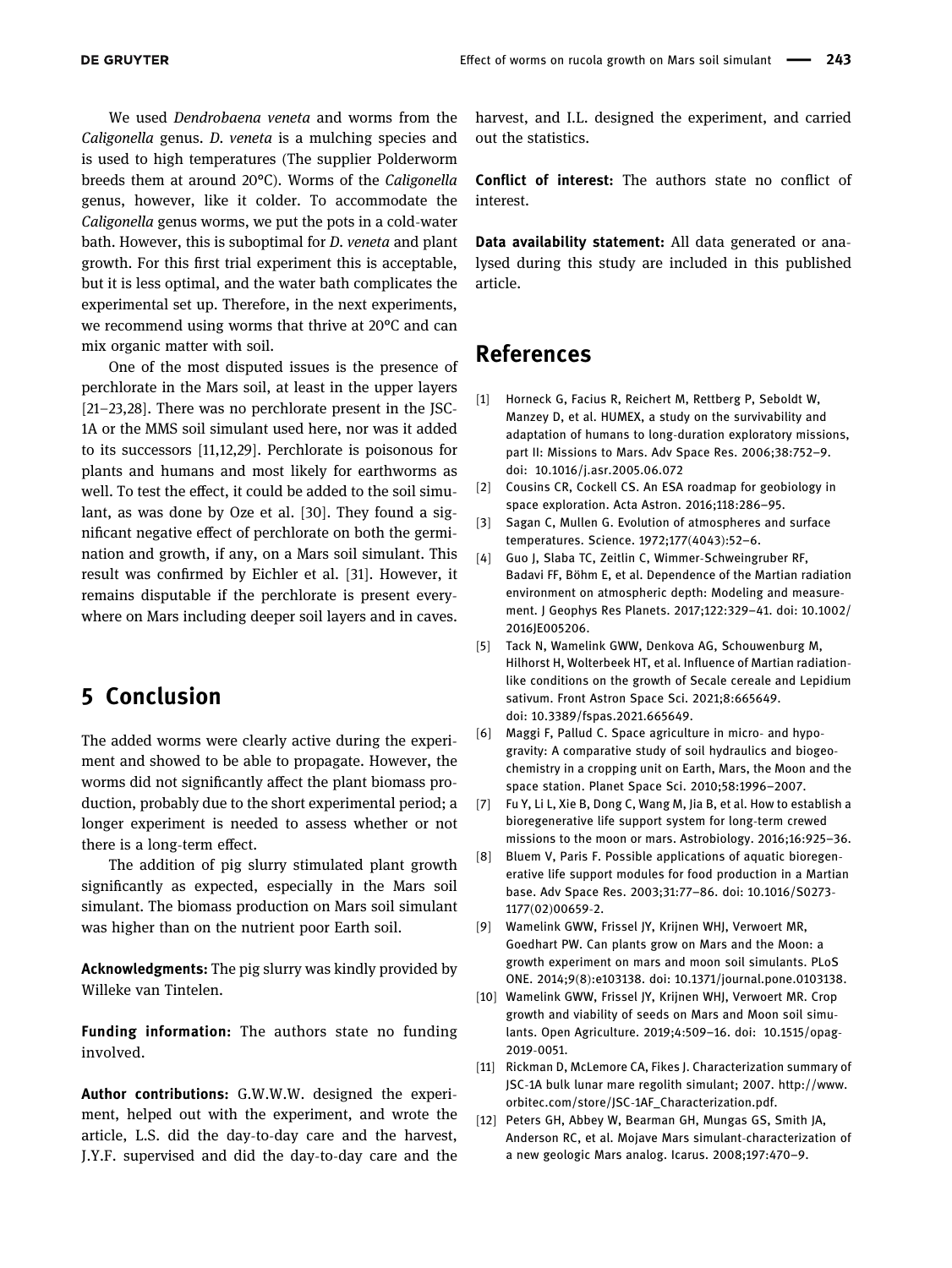- <span id="page-6-0"></span>[13] Edwards CA, Fletcher KE. Interactions between earthworms and microorganisms in organic-matter breakdown. Agric Ecosyst Environ. 1988;24:235–47.
- <span id="page-6-1"></span>[14] Edwards CA, Hendrix PF, Arancon NQ. Biology and ecology of Earthworms. 3rd edn. US: Springer; 1996.
- <span id="page-6-2"></span>[15] Harris F, Dobbs J, Atkins D, Ippolito JA, Stewart JE. Soil fertility interactions with Sinorhizobium-legume symbiosis in a simulated Martian regolith; effects on nitrogen content and plant health. PLoS ONE. 2021;16(9):e0257053. doi: 10.1371/ journal.pone.0257053.
- <span id="page-6-3"></span>[16] Verseux C, Heinicke C, Ramalho TP, Determann J, Duckhorn M, Smagin M, et al. A low-pressure,  $N_2/CO_2$  atmosphere is suitable for Cyanobacterium-based life-support systems on Mars. Front Microbiol. 2021;12:611798. doi: 10.3389/ fmicb.2021.611798.
- <span id="page-6-4"></span>[17] Tyrrel SF, Quinton JN. Overland flow transport of pathogens from agricultural land receiving faecal wastes. J Appl Microbiol Symp Suppl Vol. 2003;949(32):87S–93S.
- <span id="page-6-5"></span>[18] Caporale AG, Vingiani S, Palladino M, El-Nakhel C, Duri LG, Pannico A, et al. Geo-mineralogical characterisation of Mars simulant MMS-1 and appraisal of substrate physico-chemical properties and crop performance obtained with variable green compost amendment rates. Sci Total Environ. 2020;720:137543. doi: 10.1016/j.scitotenv.2020.137543.
- <span id="page-6-6"></span>[19] Raich JW, Tufekcioglu A. Vegetation and soil respiration: Correlations and controls. Biogeochemistry. 2000;48:71–90.
- <span id="page-6-7"></span>[20] Lubbers IM, van Groenigen JW. A simple and effective method to keep earthworms confined to open-top mesocosms. Appl Soil Ecol. 2013;64:190–3.
- <span id="page-6-8"></span>[21] Hecht MH, Kounaves SP, Quinn RC, West SJ, Young SM, Ming DW, et al. Detection of perchlorate and the soluble chemistry of martian soil at the phoenix lander. Science. 2009;325:64–7.
- [22] Chevrier VF, Hanley J, Altheide TS. Stability of perchlorate hydrates and their liquid solutions at the phoenix landing site, Mars. Geophys Res Lett. 2009;36:L1020.
- <span id="page-6-9"></span>[23] Clark BC, Kounaves SP. Evidence for the distribution of perchlorates on Mars. Int J Astrobiol. 2016;15:311–5.
- <span id="page-6-10"></span>[24] Nie NH, Bent DH, Hull CH. SPSS: Statistical package for the social sciences. New York: McGraw-Hill; 1970.
- <span id="page-6-11"></span>[25] Ativeh RM, Arancon N, Edwards CA, Metzger ID, Influence of earthworm-processed pig manure on the growth and yield of greenhouse tomatoes. Bioresour Technol. 2000;75:175–80.
- <span id="page-6-12"></span>[26] Herrero M, Thornton PK, Notenbaert AM, Wood S, Msangi S, Freeman HA, et al. Smart investments in sustainable food production: revisiting mixed crop-livestock systems. Science. 2010;327:822–5.
- <span id="page-6-13"></span>[27] Kararli TT. Comparison of the gastrointestinal anatomy, physiology, and biochemistry of humans and commonly used laboratory animals. Biopharm Drug Disposition. 1995;16:351–80.
- <span id="page-6-14"></span>[28] Navarro-González R, Vargas E, De La Rosa J, Raga AC, McKay CP. Reanalysis of the Viking results suggests perchlorate and organics at midlatitudes on Mars. J Geophys Res E: Planets. 2010;115:E12010.
- <span id="page-6-15"></span>[29] Zeng X, Li X, Wang S, Li S, Spring N, Tang H, et al. JMSS-1: a new Martian soil simulant. Earth, Planets Space. 2015;67:72. doi: 10.1186/s40623-015-0248-5.
- <span id="page-6-16"></span>[30] Oze C, Beisel J, Dabsys E, Dall J, North G, Scott A, et al. Perchlorate and agriculture on Mars. Soil Syst. 2021;5(37). doi: 10.3390/soilsystems5030037.
- <span id="page-6-17"></span>[31] Eichler A, Hadland N, Pickett D, Masaitis D, Handy D, Perez A, et al. Challenging the agricultural viability of martian regolith simulants. Icarus. 2021;354:114022. doi: 10.1016/ j.icarus.2020.114022.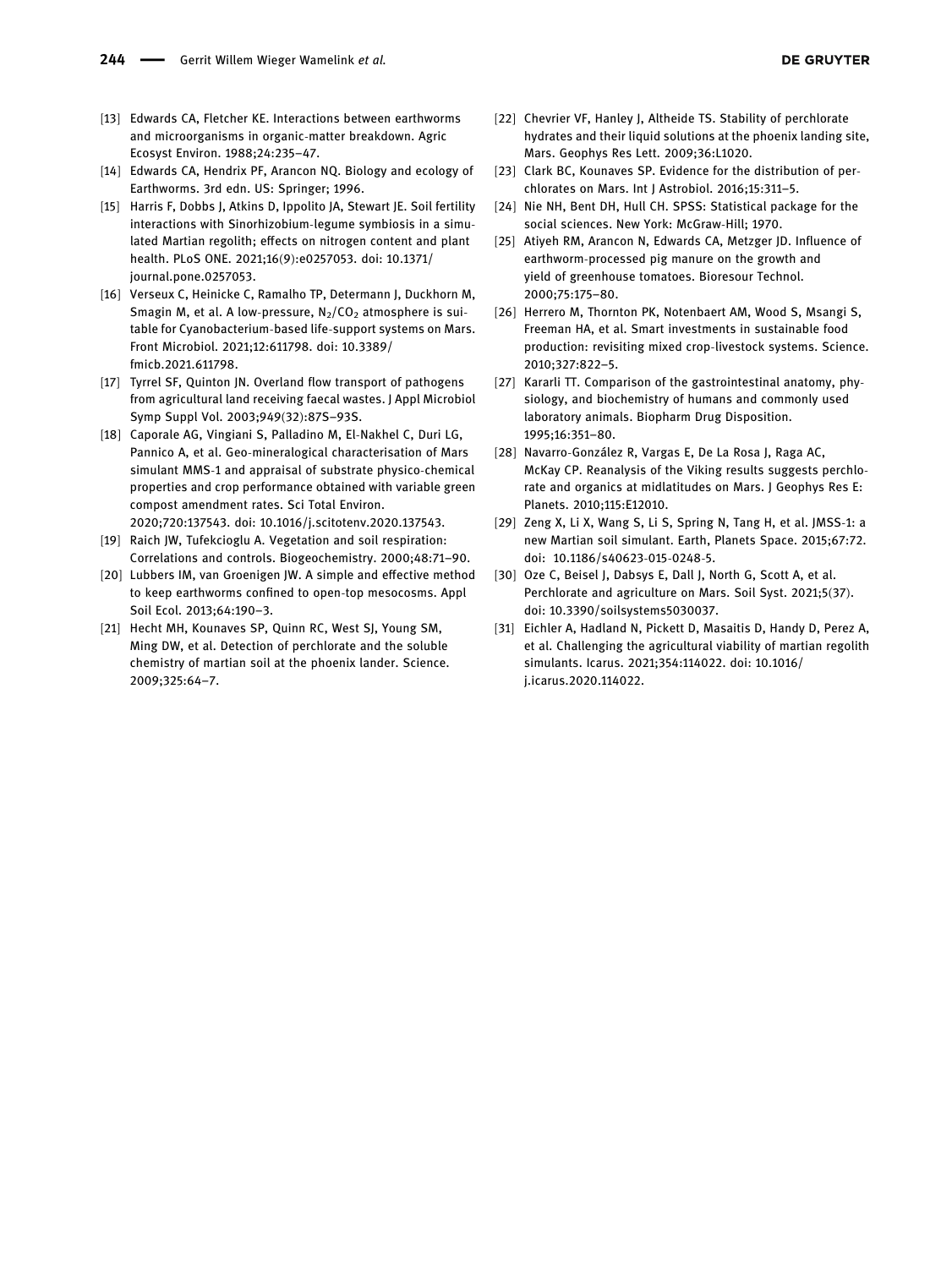## Appendix

Table 1: Fresh and dry weights of the Rucola.

| Code                         | $\begin{minipage}{.4\linewidth} \textbf{Treatment} \end{minipage} \vspace{-0.5em}$ | Fresh weight (g) | Dry weight (g) |
|------------------------------|------------------------------------------------------------------------------------|------------------|----------------|
| E12                          | <b>NME</b>                                                                         | 4.4              | 0.63           |
| E16                          | <b>NME</b>                                                                         | 1.13             | 0.16           |
| $\mathrm{E}4$                | <b>NME</b>                                                                         | 9.301            | 2.29           |
| ${\rm E}8$                   | <b>NME</b>                                                                         | 3.89             | 0.71           |
| M12                          | <b>NMM</b>                                                                         | 16.79            | 3.33           |
| M16                          | $\mathbf{NMM}$                                                                     | 15.95            | 3.79           |
| M4                           | <b>NMM</b>                                                                         | 14.7             | 2.74           |
| $\rm M8$                     | $\mathop{\rm NMM}\nolimits$                                                        | 15.65            | 2.49           |
| E10                          | <b>NNE</b>                                                                         | 4.68             | 0.59           |
| E14                          | <b>NNE</b>                                                                         | 0.7              | 0.05           |
| E2                           | <b>NNE</b>                                                                         | 9.29             | 1.52           |
| E <sub>6</sub>               | <b>NNE</b>                                                                         | 4.65             | 0.75           |
| M10                          | <b>NNM</b>                                                                         | 2.73             | 0.41           |
| M14                          | $\textsf{NNM}$                                                                     | 1.53             | 0.19           |
| M <sub>2</sub>               | $\textsf{NNM}$                                                                     | 1.05             | 0.22           |
| M <sub>6</sub>               | <b>NNM</b>                                                                         | 1.52             | 0.18           |
| $\rm E1$                     | <b>WME</b>                                                                         | 7.57             | $0.8\,$        |
| E13                          | <b>WME</b>                                                                         | 4.23             | 1.19           |
| E <sub>5</sub>               | <b>WME</b>                                                                         | 3.7              | 0.53           |
| E9                           | <b>WME</b>                                                                         | 2.28             | 0.44           |
| M1                           | <b>WMM</b>                                                                         | 13.39            | 3.21           |
| M13                          | <b>WMM</b>                                                                         | 17.74            | 3.54           |
| M <sub>5</sub>               | <b>WMM</b>                                                                         | 15.28            | 2.57           |
| M <sub>9</sub>               | <b>WMM</b>                                                                         | 13.37            | 2.86           |
| E11                          | <b>WNE</b>                                                                         | 0.48             | 0.02           |
| E15                          | <b>WNE</b>                                                                         | 0.49             | 0.23           |
| E3                           | <b>WNE</b>                                                                         | 0.62             | 0.07           |
| $\mathop{\rm E{}}\nolimits7$ | <b>WNE</b>                                                                         | 6.73             | 1.13           |
| M11                          | <b>WNM</b>                                                                         | 3.45             | 0.32           |
| M15                          | <b>WNM</b>                                                                         | 3.1              | 0.46           |
| M <sub>3</sub>               | <b>WNM</b>                                                                         | 4.2              | $0.61\,$       |
| $\rm M7$                     | <b>WNM</b>                                                                         | 3.14             | 0.49           |

The code gives the soil type (E for Earth control and M for Mars soil simulant) and pot number. For treatment W/N first letter for worm or no worm added; for the second letter M/N for manure or no manure added; for the third letter E/M for Earth control and Mars soil simulant.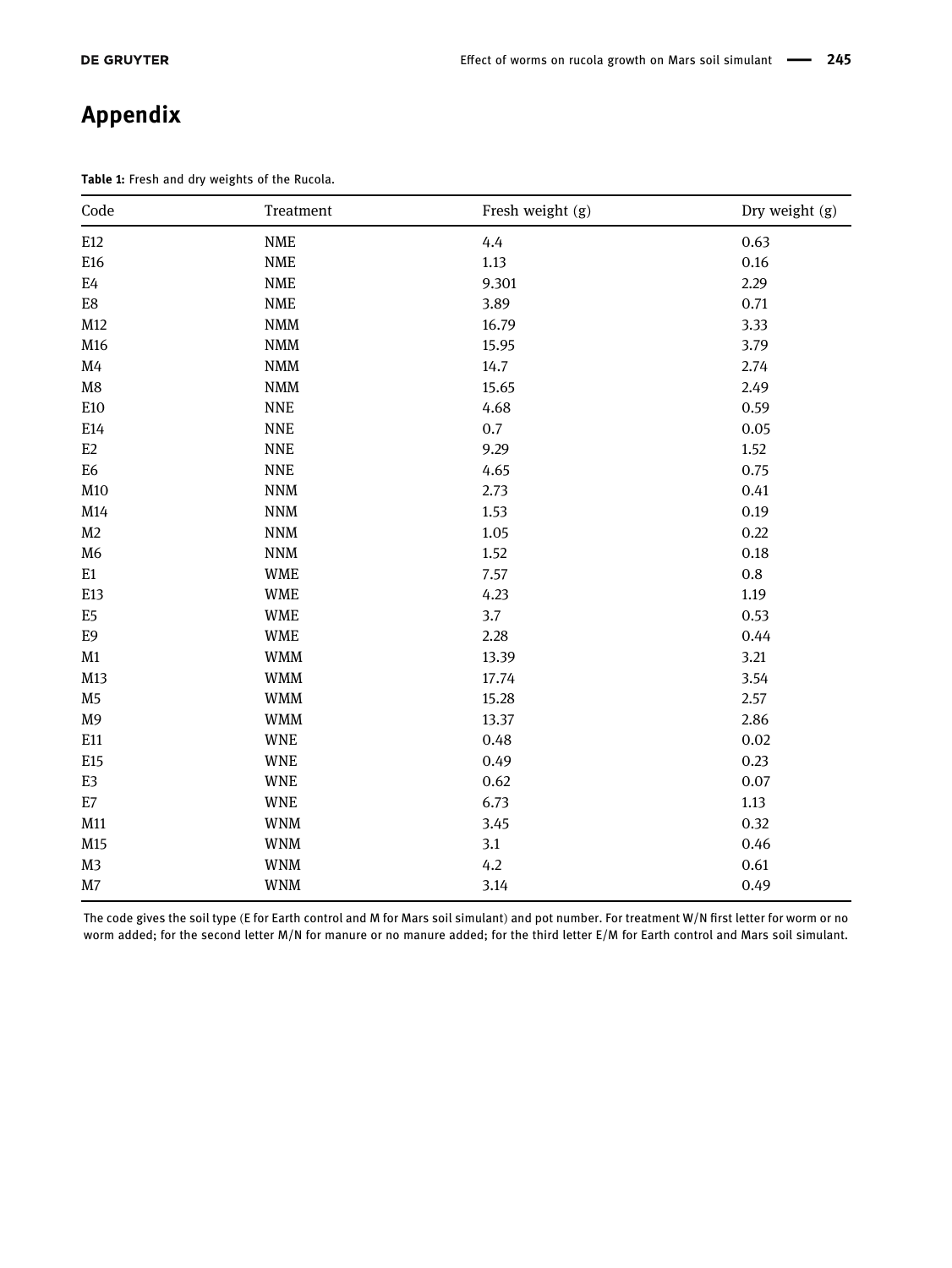|                                 |                | $\operatorname{\mathsf{A}}\nolimits\operatorname{\mathsf{d}}\nolimits\operatorname{\mathsf{ed}}\nolimits$ |                | Retrieved        |                  |                  |                  |
|---------------------------------|----------------|-----------------------------------------------------------------------------------------------------------|----------------|------------------|------------------|------------------|------------------|
| Type                            | Code           | Caliginosa                                                                                                | Dendrobaena    | Total            | Caliginosa       | Dendrobaena      | Baby             |
| WM                              | E1             | $\overline{2}$                                                                                            | $\overline{2}$ | $\boldsymbol{0}$ | $\boldsymbol{0}$ | $\boldsymbol{0}$ | $\boldsymbol{0}$ |
| $\rm NN$                        | E2             | $\boldsymbol{0}$                                                                                          | $\mathbf 0$    |                  |                  |                  |                  |
| <b>WN</b>                       | E3             | $\overline{2}$                                                                                            | $\sqrt{2}$     | $\boldsymbol{0}$ | $\boldsymbol{0}$ | $\boldsymbol{0}$ | $\boldsymbol{0}$ |
| $\mathrm{N}\mathrm{M}$          | $\mathrm{E}4$  | $\boldsymbol{0}$                                                                                          | $\mathbf 0$    |                  |                  |                  |                  |
| $\mathbf{W}\mathbf{M}$          | E5             | $\overline{2}$                                                                                            | $\overline{c}$ | $\boldsymbol{0}$ | $\mathbf 0$      | $\boldsymbol{0}$ | $\boldsymbol{0}$ |
| $\mathbf{N}\mathbf{N}$          | E <sub>6</sub> | $\boldsymbol{0}$                                                                                          | $\mathbf 0$    |                  |                  |                  |                  |
| WN                              | E7             | $\overline{2}$                                                                                            | $\overline{2}$ | 5                | $\overline{4}$   | $\mathbf{1}$     | $\mathbf{1}$     |
| $\mathrm{N}\mathrm{M}$          | ${\rm E}8$     | $\boldsymbol{0}$                                                                                          | $\mathbf 0$    |                  |                  |                  |                  |
| $\mathbf{W}\mathbf{M}$          | E9             | $\overline{2}$                                                                                            | $\overline{c}$ | $\boldsymbol{0}$ | $\boldsymbol{0}$ | $\mathbf 0$      | $\boldsymbol{0}$ |
| $\rm NN$                        | E10            | $\boldsymbol{0}$                                                                                          | $\mathbf 0$    |                  |                  |                  |                  |
| WN                              | E11            | $\overline{2}$                                                                                            | 2              | $\boldsymbol{0}$ | $\boldsymbol{0}$ | $\boldsymbol{0}$ | $\boldsymbol{0}$ |
| $\mathrm{N}\mathrm{M}$          | E12            | $\boldsymbol{0}$                                                                                          | $\mathbf 0$    |                  |                  |                  |                  |
| WM                              | E13            | $\overline{2}$                                                                                            | $\overline{c}$ | $\mathbf 0$      | $\mathbf 0$      | $\boldsymbol{0}$ | $\mathbf 0$      |
| $\rm NN$                        | E14            | $\boldsymbol{0}$                                                                                          | $\mathbf 0$    |                  |                  |                  |                  |
| <b>WN</b>                       | E15            | $\sqrt{2}$                                                                                                | $\overline{c}$ | $\boldsymbol{0}$ | $\boldsymbol{0}$ | $\mathbf 0$      | $\boldsymbol{0}$ |
| $\mathrm{N}\mathrm{M}$          | E16            | $\boldsymbol{0}$                                                                                          | $\mathbf 0$    |                  |                  |                  |                  |
| $\ensuremath{\text{WM}}\xspace$ | M1             | $\overline{2}$                                                                                            | $\overline{c}$ | $\boldsymbol{0}$ | $\boldsymbol{0}$ | $\boldsymbol{0}$ | $\boldsymbol{0}$ |
| $\rm NN$                        | M <sub>2</sub> | $\mathbf 0$                                                                                               | $\mathbf 0$    |                  |                  |                  |                  |
| WN                              | M <sub>3</sub> | $\overline{2}$                                                                                            | $\overline{c}$ | $\overline{2}$   | $\overline{2}$   | $\boldsymbol{0}$ | $\boldsymbol{0}$ |
| $\mathrm{N}\mathrm{M}$          | M4             | $\boldsymbol{0}$                                                                                          | $\mathbf 0$    |                  |                  |                  |                  |
| $\mathbf{W}\mathbf{M}$          | M <sub>5</sub> | $\overline{2}$                                                                                            | $\overline{c}$ | $\mathbf{1}$     | $\mathbf 0$      | $\mathbf{1}$     | $\mathbf{1}$     |
| $\mathbf{N}\mathbf{N}$          | M <sub>6</sub> | $\boldsymbol{0}$                                                                                          | $\mathbf 0$    |                  |                  |                  |                  |
| WN                              | $\rm M7$       | $\sqrt{2}$                                                                                                | $\overline{c}$ | $\overline{2}$   | $\overline{2}$   | $\mathbf 0$      | $\mathbf 0$      |
| $\mathrm{N}\mathrm{M}$          | $\rm M8$       | $\mathbf 0$                                                                                               | $\mathbf 0$    |                  |                  |                  |                  |
| $\mathbf{W}\mathbf{M}$          | M <sub>9</sub> | $\overline{2}$                                                                                            | $\overline{c}$ | 3                | $\overline{3}$   | $\boldsymbol{0}$ | $\mathbf 1$      |
| $\mathbf{N}\mathbf{N}$          | M10            | $\boldsymbol{0}$                                                                                          | $\mathbf 0$    |                  |                  |                  |                  |
| <b>WN</b>                       | M11            | $\overline{2}$                                                                                            | 2              | $\overline{2}$   | $\overline{2}$   | $\boldsymbol{0}$ | $\mathbf 0$      |
| $\mathrm{N}\mathrm{M}$          | M12            | $\boldsymbol{0}$                                                                                          | $\mathbf 0$    |                  |                  |                  |                  |
| WM                              | M13            | $\overline{2}$                                                                                            | $\overline{c}$ | $\mathbf 0$      | $\mathbf 0$      | $\boldsymbol{0}$ | $\mathbf 0$      |
| $\rm NN$                        | M14            | $\boldsymbol{0}$                                                                                          | $\mathbf 0$    |                  |                  |                  |                  |
| WN                              | M15            | $\sqrt{2}$                                                                                                | $\sqrt{2}$     | $\mathbf 1$      | $\mathbf 1$      | $\boldsymbol{0}$ | $\mathbf 0$      |
| $\rm{N}M$                       | M16            | $\mathbf 0$                                                                                               | $\mathbf 0$    |                  |                  |                  |                  |

Table 2: Number of worms added and retrieved.

Type gives the treatment: with W/N first letter for worm or no worm added; M/N for manure or no manure added. Code gives the soil type, with E for Earth control and M for Mars soil simulant; the number is the pot number. In total 16 worms that escaped were retrieved from the water bath. We found 16 worms in the pots, of which 3 were offspring. Thus, of the 64 worms added 29 were accounted for.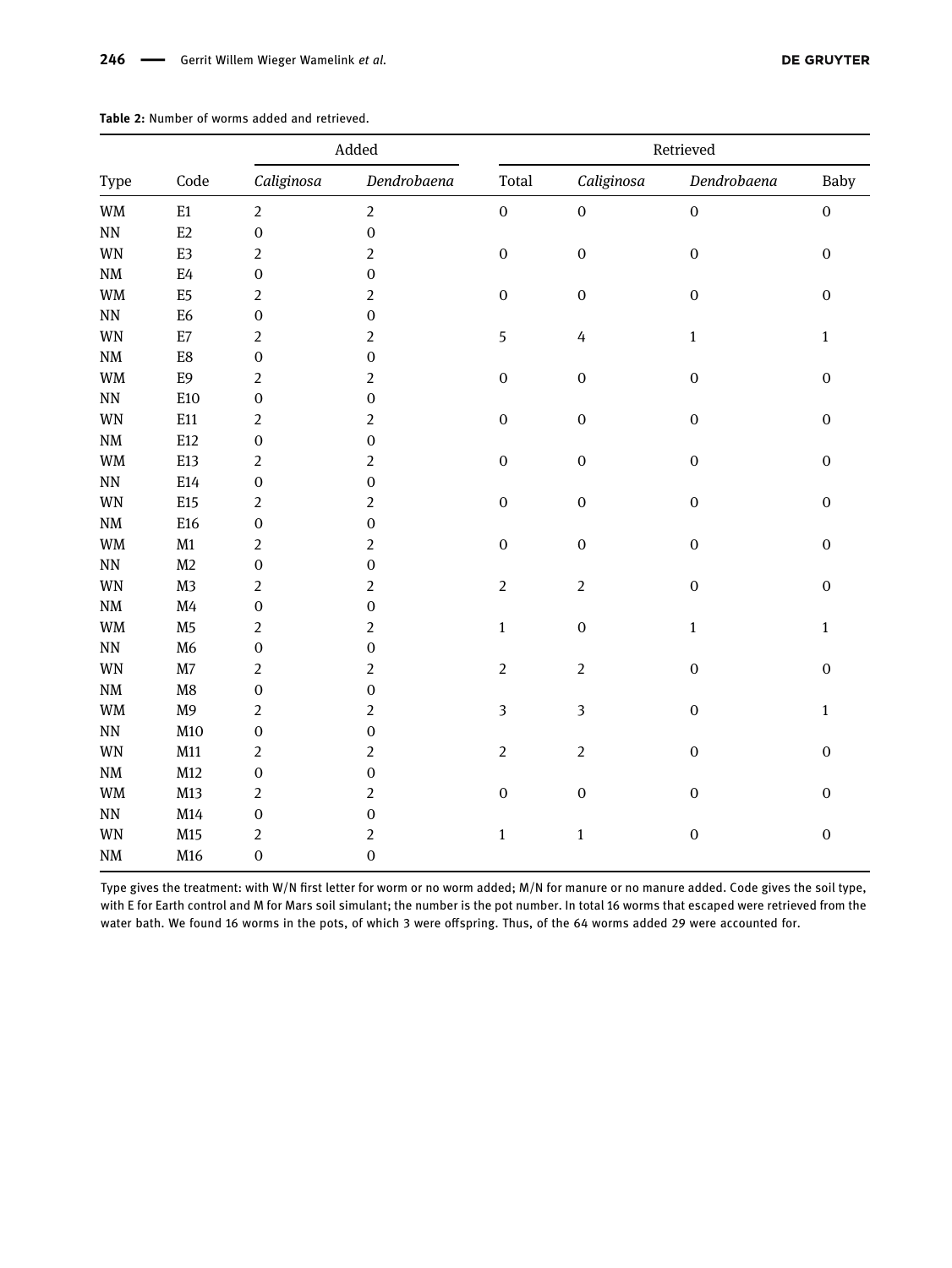| Treatment  |       | <b>FW</b> |      | <b>DW</b> |
|------------|-------|-----------|------|-----------|
|            | Avg   | S.E.      | Avg  | S.E.      |
| <b>NME</b> | 4.68  | 3.40      | 0.95 | 0.93      |
| <b>NMM</b> | 15.77 | 0.86      | 3.09 | 0.59      |
| <b>NNE</b> | 4.83  | 3.51      | 0.73 | 0.61      |
| <b>NNM</b> | 1.71  | 0.72      | 0.25 | 0.11      |
| <b>WME</b> | 4.4   | 2.24      | 0.74 | 0.34      |
| <b>WMM</b> | 14.95 | 2.07      | 3.05 | 0.42      |
| <b>WNE</b> | 2.08  | 3.10      | 0.36 | 0.52      |
| <b>WNM</b> | 3.47  | 0.51      | 0.47 | 0.12      |

Table 3: Average FW and DW of the aboveground biomass of Rucola.

Treatment codes are built up as follows: first letter for earthworm (W) or no worm (N) added; for the second letter for manure (M) or no manure (N) added; the third letter for Earth control soil (E) and Mars soil simulant (M) added. Results per pot can be found in Appendix Table 1.

Table 4: Results of the 3-way-ANOVA for FW and DW for all treatments and interactions.

|    | Source                                        |        | Sum of squares Degrees of freedom Mean square $F$ |       |        | sign. $(p$ -value) |
|----|-----------------------------------------------|--------|---------------------------------------------------|-------|--------|--------------------|
| FW | Model                                         | 16.455 | 8                                                 | 2.057 | 21.404 | 0.000              |
|    | Planet                                        | 0.987  | 1                                                 | 0.987 | 10.269 | 0.004              |
|    | Manure                                        | 2.557  | 1                                                 | 2.557 | 26.612 | 0.000              |
|    | Earthworm                                     | 0.018  | 1                                                 | 0.018 | 0.188  | 0.668              |
|    | Manure * earthworm                            | 0.026  | 1                                                 | 0.026 | 0.267  | 0.610              |
|    | Planet * earthworm                            | 0.321  | 1                                                 | 0.321 | 3.339  | 0.080              |
|    | Planet * manure                               | 0.490  | 1                                                 | 0.490 | 5.095  | 0.033              |
|    | Planet $\star$ manure $\star$ earthworm 0.443 |        | 1                                                 | 0.443 | 4.609  | 0.042              |
|    | Error                                         | 2.306  | 24                                                | 0.096 |        |                    |
|    | Total                                         | 18.762 | 32                                                |       |        |                    |
| DW | Model                                         | 7.656  | 8                                                 | 0.957 | 5.950  | 0.000              |
|    | Planet                                        | 1.256  | 1                                                 | 1.256 | 7.811  | 0.010              |
|    | Manure                                        | 3.918  | 1                                                 | 3.918 | 24.359 | 0.000              |
|    | Earthworm                                     | 0.015  |                                                   | 0.015 | 0.093  | 0.763              |
|    | Manure * earthworm                            | 0.027  | 1                                                 | 0.027 | 0.168  | 0.685              |
|    | Planet * earthworm                            | 0.277  | 1                                                 | 0.277 | 1.719  | 0.202              |
|    | Planet * manure                               | 0.565  | 1                                                 | 0.565 | 3.511  | 0.073              |
|    | Planet $*$ manure $*$ earthworm               | 0.333  | 1                                                 | 0.333 | 2.071  | 0.163              |
|    | Error                                         | 3.860  | 24                                                | 0.161 |        |                    |
|    | Total                                         | 11.516 | 32                                                |       |        |                    |

Planet indicates the effect of the difference between Earth potting soil and Mars soil simulant MMS. Data were natural log transformed to gain normal distribution. In bold, p-values <0.05.